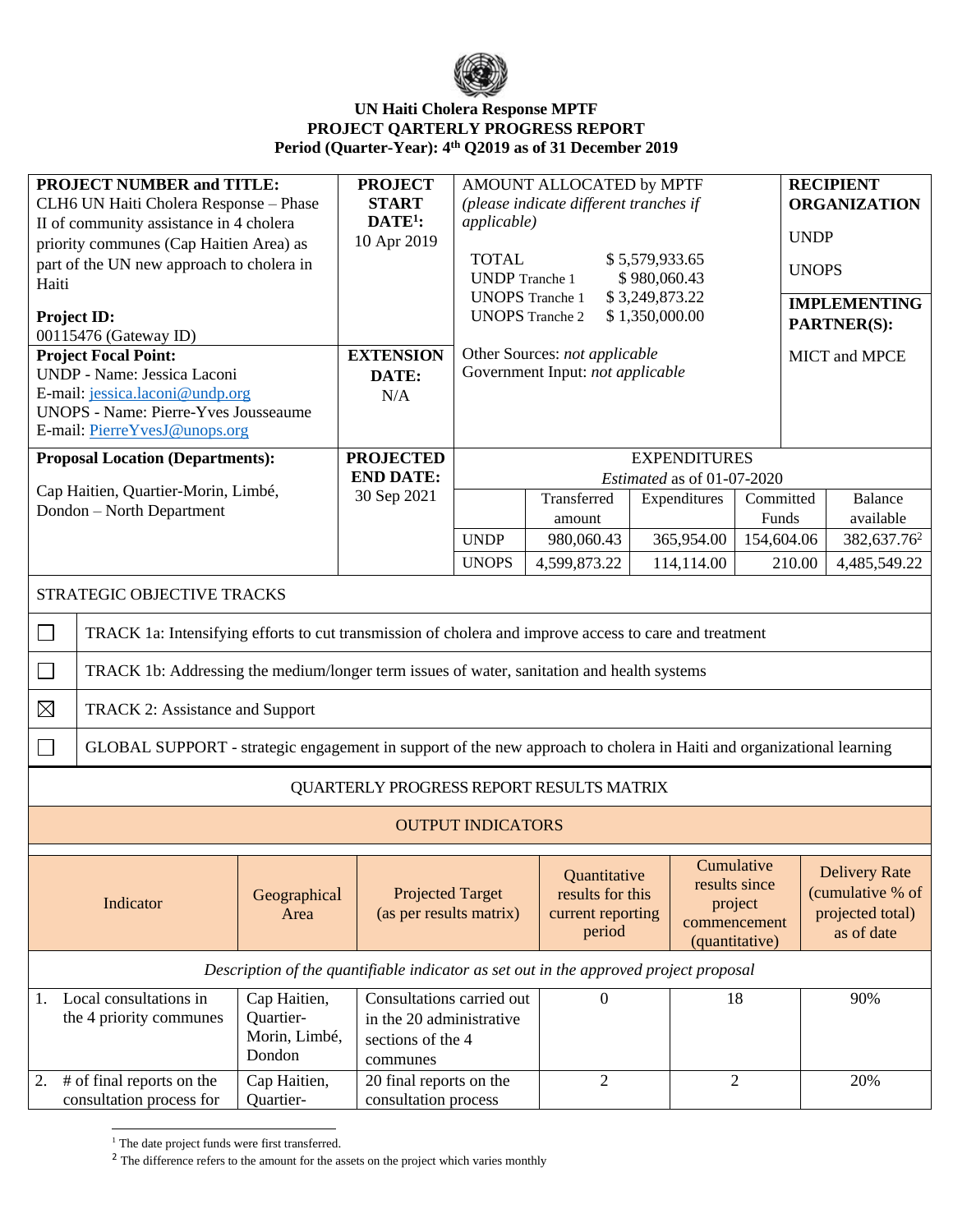

## **UN Haiti Cholera Response MPTF PROJECT QARTERLY PROGRESS REPORT Period (Quarter-Year): 4 th Q2019 as of 31 December 2019**

|    | the selection of the<br>community project                                                                                                                     | Morin, Limbé,<br>Dondon                                                                           |                                                                                                                                        |          |          |     |
|----|---------------------------------------------------------------------------------------------------------------------------------------------------------------|---------------------------------------------------------------------------------------------------|----------------------------------------------------------------------------------------------------------------------------------------|----------|----------|-----|
| 3. | # of design packages<br>completed % of delivery<br>for construction sites                                                                                     | Cap Haitien,<br>Quartier-<br>Morin, Limbé,<br>Dondon                                              | 20 design packages<br>100% of delivery for<br>construction sites                                                                       | $\Omega$ | N/A      | N/A |
| 4. | Technical assistance<br>trainings for sustainable<br>management of<br>infrastructures.<br>Sustainable management<br>maintenance for each<br>community project | Cap Haitien,<br>Quartier-<br>Morin, Limbé,<br>Dondon                                              | Each project has its own<br>Operational<br>Maintenance Committee<br>20 projects active after 1<br>year of infrastructure<br>terminated | $\Omega$ | $\theta$ | 0%  |
| 5. | Preparation and<br>development of a<br>catalog, a project guide<br>with financial estimates<br>and feasibility<br>constraints                                 | Cap Haitien,<br>Quartier-<br>Morin, Limbé,<br>Dondon<br>(Applicable for<br>the entire<br>country) | Have a set of small<br>projects to facilitate<br>discussions and choices<br>during technical<br>consultations                          | N/A      | N/A      | 90% |

| <b>BENEFICIARIES:</b>                                       |         |                             |    | OTHER: |
|-------------------------------------------------------------|---------|-----------------------------|----|--------|
| # of beneficiaries and disaggregated data, where applicable |         |                             |    |        |
| <b>No. of Beneficiaries</b>                                 |         | <b>No. of Beneficiaries</b> |    |        |
| Female                                                      | 220,140 | Communities                 | 20 |        |
| <b>Youth Female</b>                                         |         | Total                       | 20 |        |
| Male                                                        | 201,529 |                             |    |        |
| <b>Youth Male</b>                                           |         |                             |    |        |
| <b>TOTAL</b>                                                | 421,669 |                             |    |        |
|                                                             |         |                             |    |        |

Updates and Key Achievements *(please use this section to highlight project inputs and key achievements for the current period, including 1-2 narrative paragraph as well as Table, Graphs and or Infographics)*

- To date, 18 out of 20 platforms have been launched in the targeted cholera-affected communities. These platforms have been established to support the project in the communities, serving as an interface between the project itself and the targeted areas. For this quarter, the project held 48 community meetings, including training workshop sessions for platforms and local authorities, reaching over 5,000 participants overall. All 20 targeted communities in the four municipalities are aware of the existence of the project (indicator # 1). Mobilization is carried out regularly in all the municipalities concerned. However, due to the recent political unrests, there are 2 remaining platforms to be launched, one in Quartier Morin and the other in the city of Cap-Haitien.
- As of now, 13 out of 20 platforms have already identified potential projects of interest for their community. The next steps are to evaluate the feasibility of the identified projects through a detailed assessment to support the communities in prioritizing the ones that meet the selection criteria. This will allow them to subsequently select the project from among those judged feasible by the pre-feasibility study. In parallel, the project aims to launch the 2 platforms left in the administrative sections of Quartier Morin and Cap-Haitien and to identify the projects in the 7 remaining platforms (indicator # 5).

Delays or Deviations (*if any, briefly describe the delays or changes in focus, approach or targets, and provide a short justification for the change in 1-2 narrative paragraphs*).

During the last quarter, progress was made despite the volatile security situation in Haiti. However, the initial project schedule will not be respected as planned.